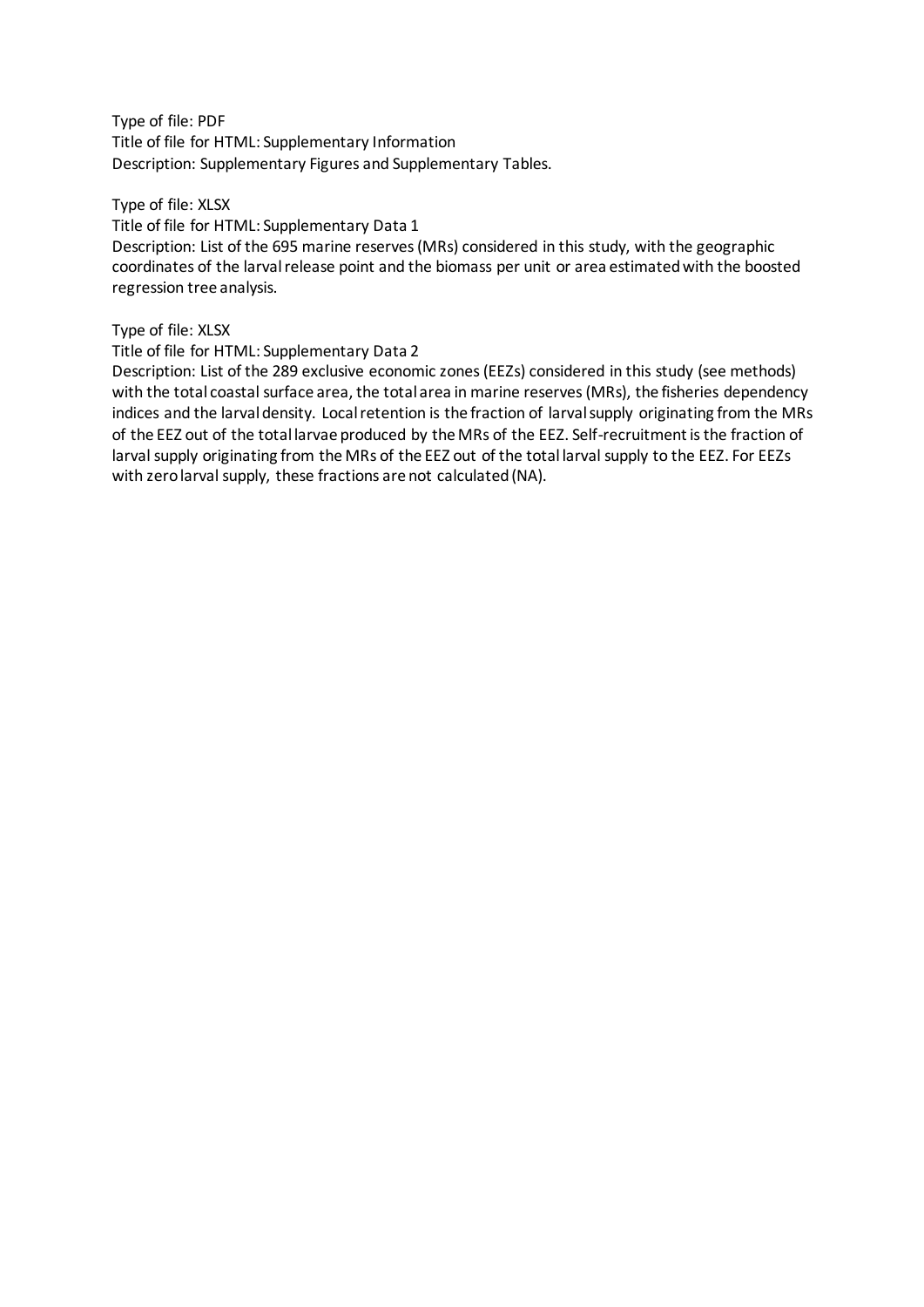

 $\frac{1}{2}$ 

# 2 **Supplementary Figure. 1.**

- 3 Global connectivity patterns among MPAs (circles) and MRs (triangles) considering
- 4 medium and strong connections only (second and third tertiles of connection<br>5 probabilities, a) or strong connections only (third tertile, b). Regions with hig
- 5 probabilities, a) or strong connections only (third tertile, b). Regions with high MPA<br>6 density are enlarged for readability. Networks of connected MPAs are coloured accord
- density are enlarged for readability. Networks of connected MPAs are coloured according
- 7 to their size. Not-connected MPAs and MRs are drawn with larger symbols. Compare
- 8 with Fig. 1A, depicting the case considering all connections.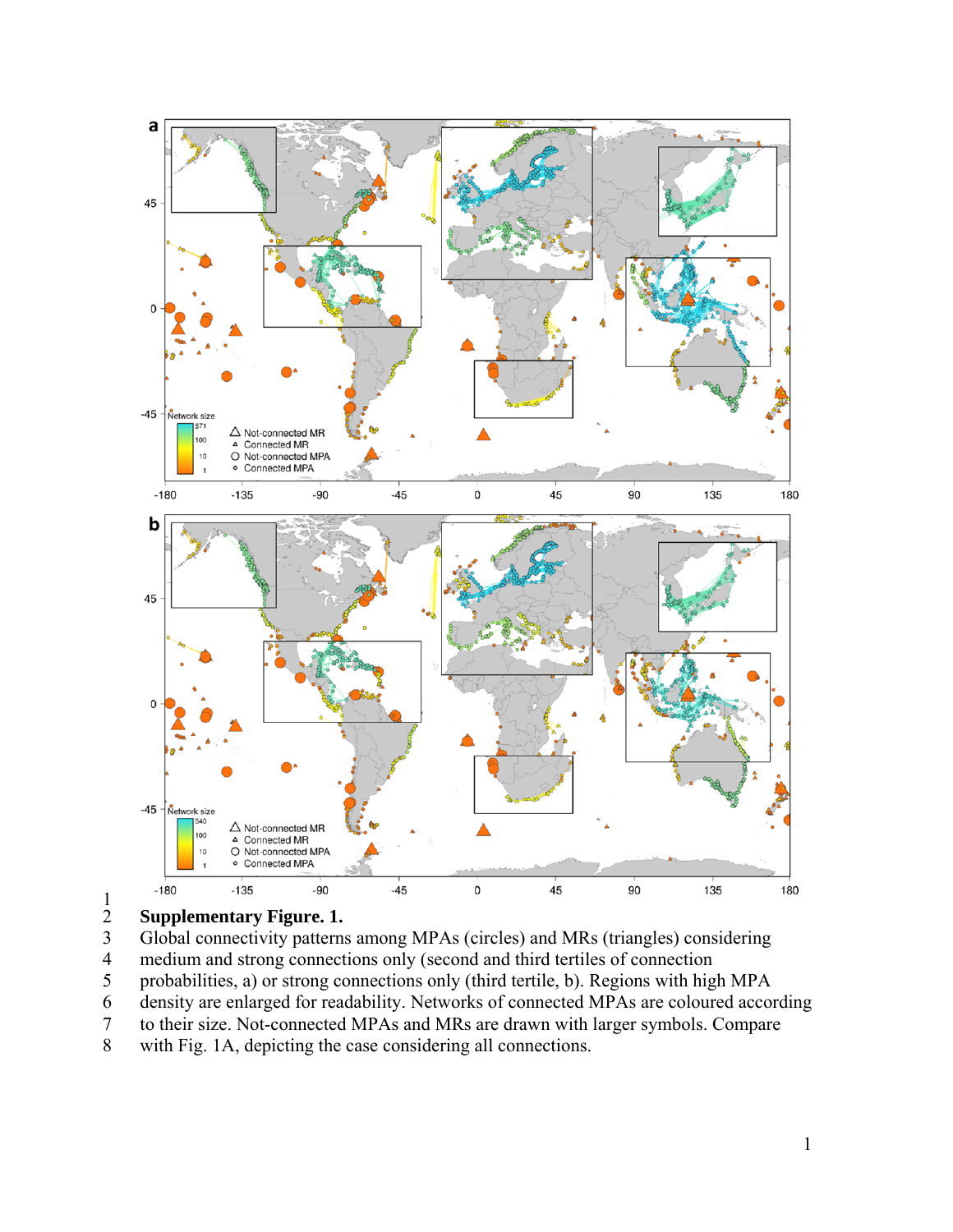

#### 10 11

#### 12 **Supplementary Figure 2.**

- 13 Connectivity matrices between MRs and coastal fishing areas for PLD = 30 days (**a**) and 20 days (**b**). Larval supply originating from
- 14 MRs and directed to the coastal fishing areas for each pair of countries (*<sup>n</sup>* = 289), grouped by biogeographic realm. Colors represent
- 15 the probabilities that a recruiting larva (i.e. not counting larvae lost in unfavorable habitats) originating from a MR of country *j*
- 16 (column) is transported to the EEZ of country *i* (line). The diagonal thus represents the probabilities that larvae produced in a
- 17 country's MRs will supply the coastal fishing areas of the same country.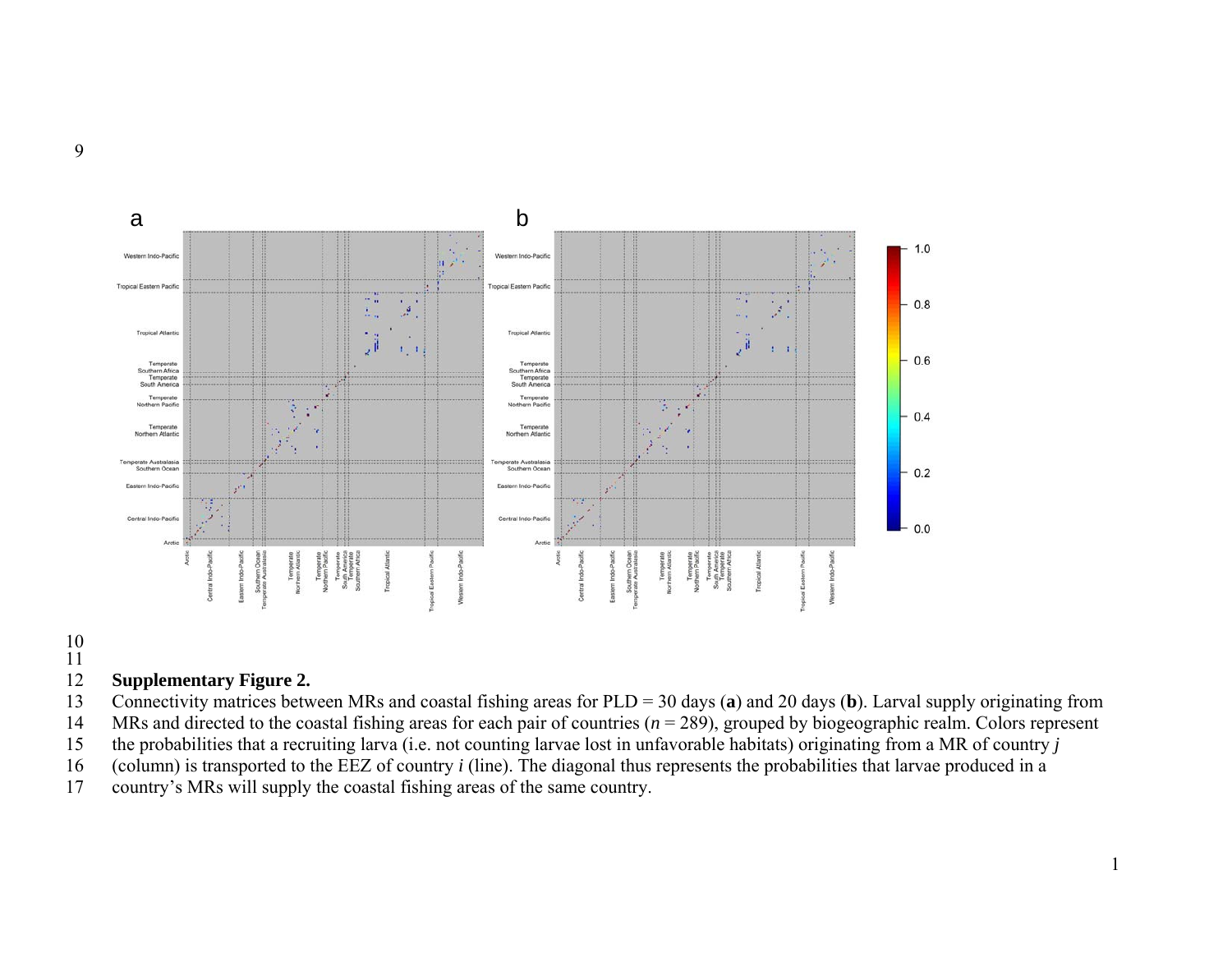

18 19

## 20 **Supplementary Figure 3.**

21 Connectivity among MPAs and MRs for  $PLD = 20$  days. Histograms represent the distribution of the number of outgoing (**a** and **c**) and incoming (**b** and **d**) connection

22 distribution of the number of outgoing (**a** and **c**) and incoming (**b** and **d**) connections per MPA. In **a** and **b**, all MPAs are considered as donors while in **c** and **d** only MRs are

23 MPA. In **a** and **b**, all MPAs are considered as donors while in **c** and **d** only MRs are considered as donors. Compare with Fig. 1B-E, depicting the case of PLD = 30 days.

considered as donors. Compare with Fig. 1B-E, depicting the case of  $PLD = 30$  days.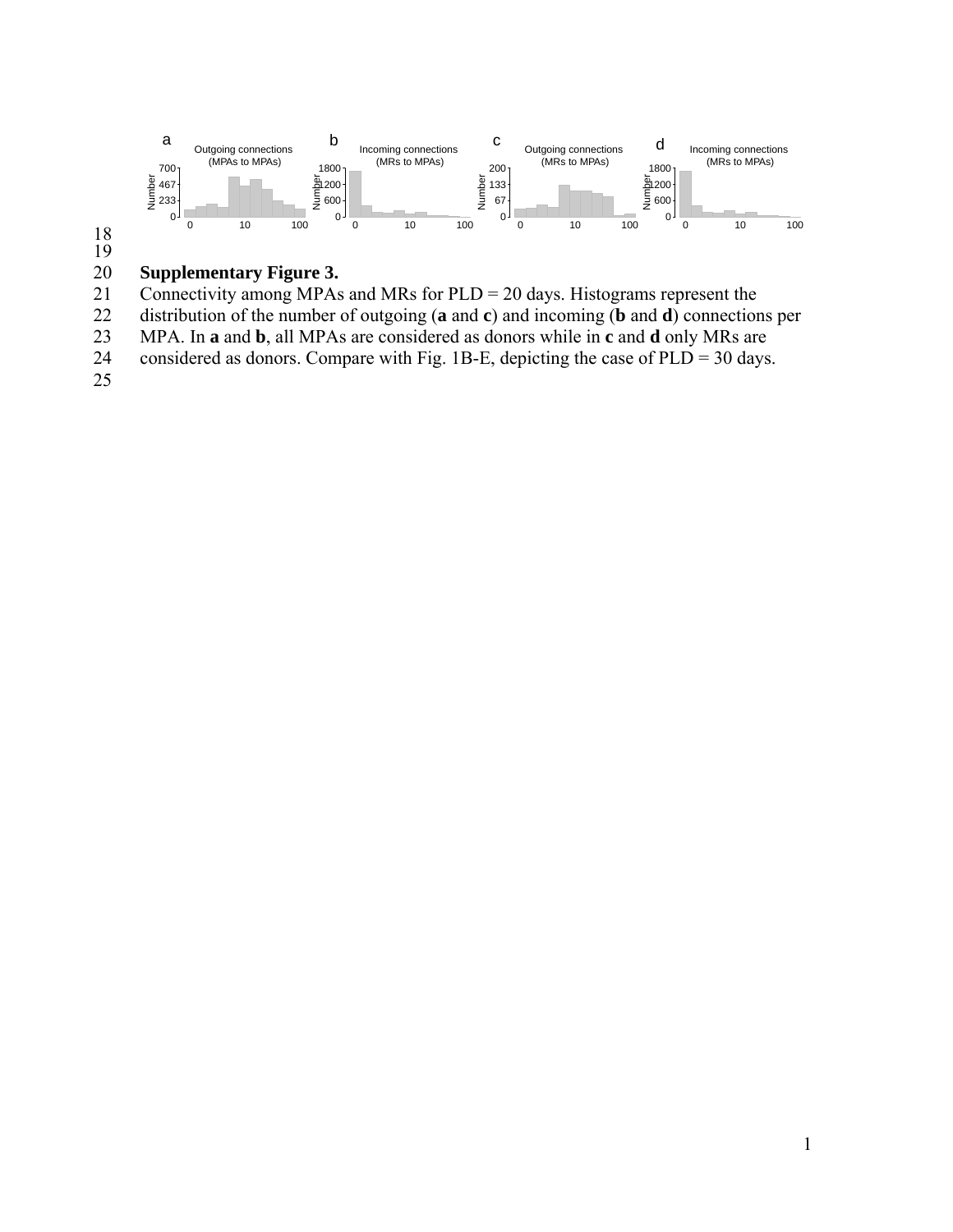

26 27

## 28 **Supplementary Figure 4.**

Larval supply from MRs to national EEZs for  $PLD = 20$  days. Global map of larval

30 density (unit-free index bounded between 0 and 100 reflecting the number of larvae

31 received in a fishing area relative to the surface of the fishing area) in each country's

32 exclusive economic zone (EEZ), with darker green representing a higher density and lighter green representing lower or zero densities. Compare with Fig. 2A, depicting the

- lighter green representing lower or zero densities. Compare with Fig. 2A, depicting the
- 34 case of PLD =  $30$  days.
- 35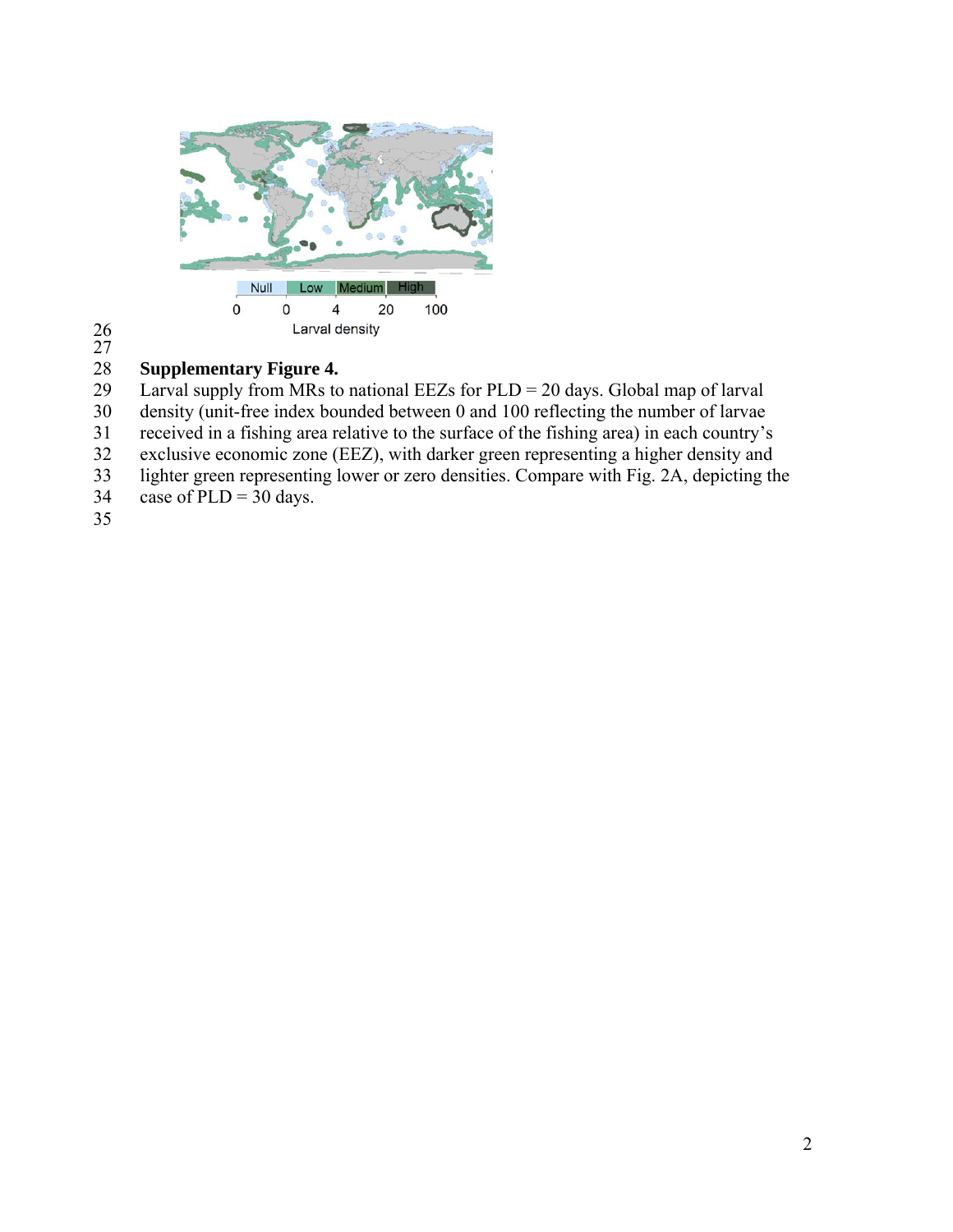



## 38 **Supplementary Figure 5.**

Differences in larval density from MRs among countries grouped by the level of fisheries

40 dependency. Colours reflect the fisheries dependency (unit-free indices bounded between

41 0 and 100), with darker pink representing higher dependency and lighter pink

42 representing lower dependency. The statistics under the plots show the results of a

43 Kruskal-Wallis test. For food security dependency (**c**), the significance difference in

- 44 larval supply is due to the difference between the high dependency class and the medium
- 45 (Conover post-hoc test  $t = 2.4$ ,  $p = 0.03$ ) and low  $(t = 3.2, p < 0.01)$  dependency classes.
- 46 Compare with Fig. 4g, h and i, depicting the case of PLD = 30 days.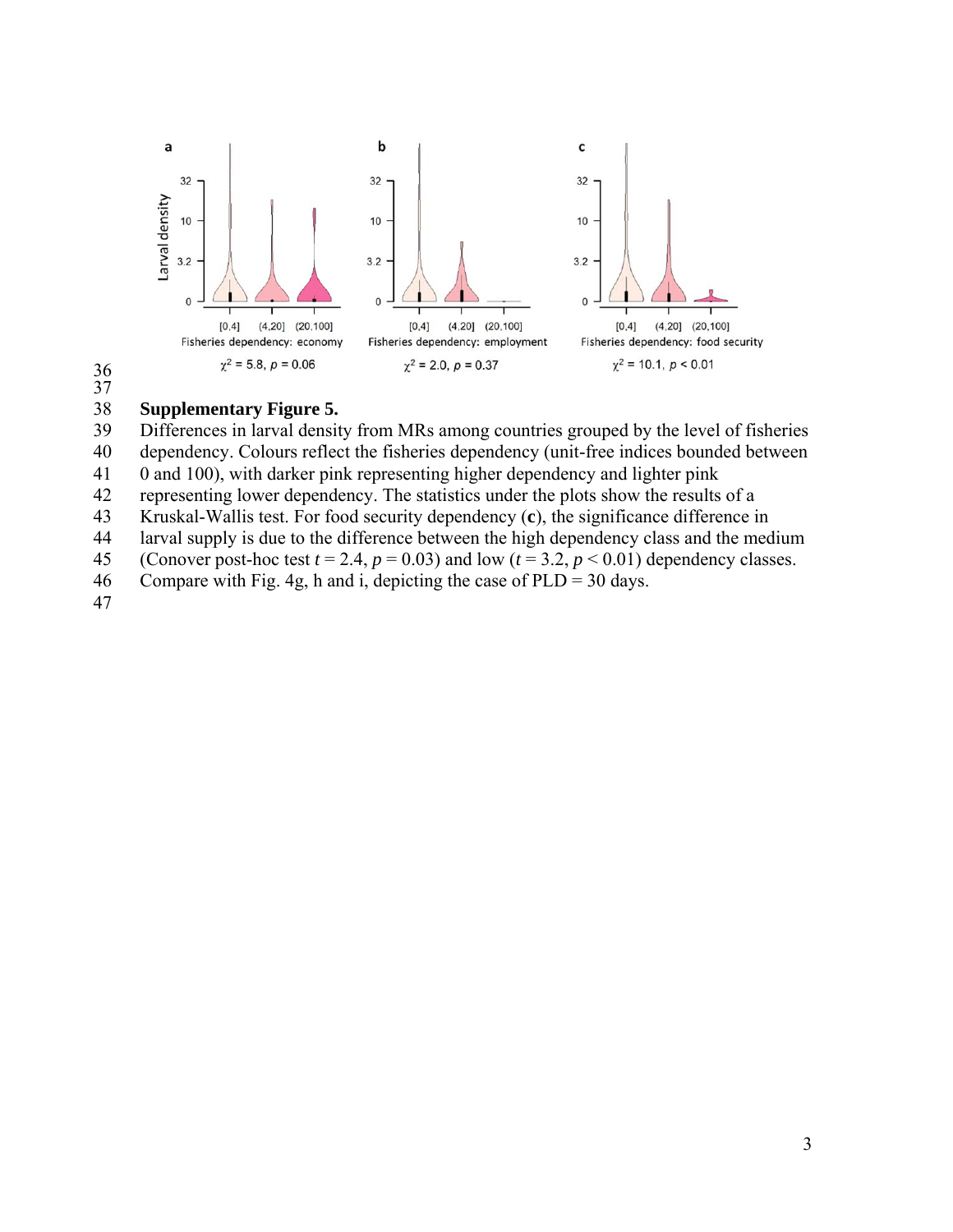49 Number of MPAs in each IUCN and fishing restriction category. IUCN categories

50 classify protected areas according to their management objectives, going from 'strict<br>51 nature reserves' (Ia) and 'wilderness areas' (Ib) to 'protected areas with sustainable us

51 nature reserves' (Ia) and 'wilderness areas' (Ib) to 'protected areas with sustainable use<br>52 of natural resources' (VI) (https://www.jucn.org/theme/protected-areas/about/protected-

- 52 of natural resources' (VI) (https://www.iucn.org/theme/protected-areas/about/protected-<br>53 areas-categories).
- areas-categories).
- 54

| <b>IUCN</b> category | Fishing restriction category |                  |                  | <b>Total</b> |
|----------------------|------------------------------|------------------|------------------|--------------|
|                      | Accessible                   | Partly no-take   | Entirely no-take |              |
| Ia                   | 325                          | 6                | 29               | 360          |
| Ib                   | 54                           |                  |                  | 56           |
| П                    | 422                          | 28               | 36               | 486          |
| III                  | 70                           | $\boldsymbol{0}$ | 9                | 79           |
| IV                   | 779                          | 57               | 30               | 866          |
| V                    | 588                          | 4                | 25               | 617          |
| VI                   | 502                          | 35               | 55               | 592          |
| Not Applicable       | 5                            | $\boldsymbol{0}$ | $\boldsymbol{0}$ | 5            |
| Total                | 2745                         | 131              | 185              | 3061         |

55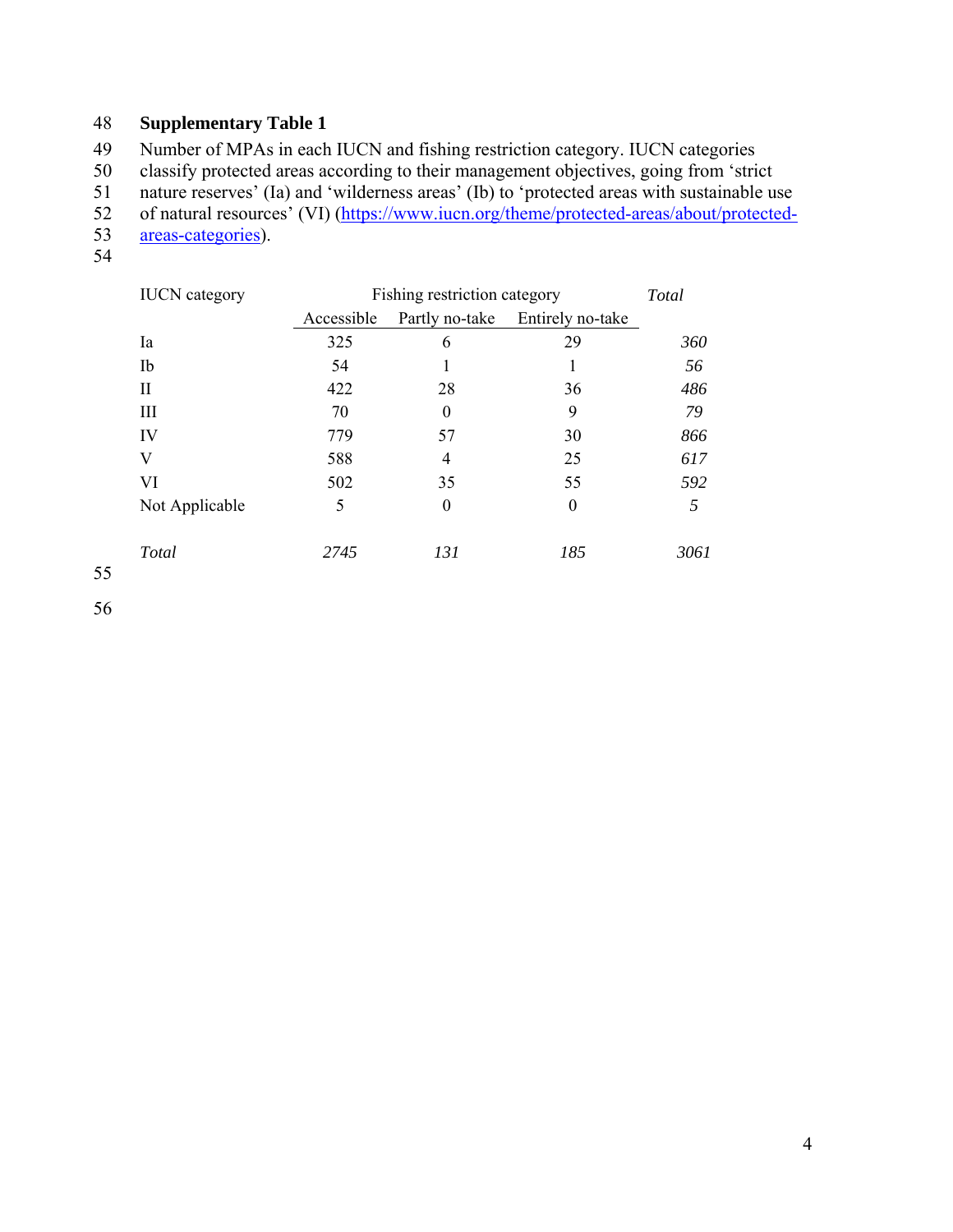58 Effect of connection strength (all connections, medium and strong connections only, strong connections only) and PLD (30 days or 20

59 days) on the global connectivity patterns among MPAs and MRs. Medium and strong connections correspond to the second and third

60 tertiles of connection probabilities; strong connections correspond to the third tertile.

61

| Connection strength                                                   | All                   | Medium and strong | Strong        | All                                | Medium and strong | <b>Strong</b> |
|-----------------------------------------------------------------------|-----------------------|-------------------|---------------|------------------------------------|-------------------|---------------|
| <b>PLD</b>                                                            | 30                    | 30                | 30            | 20                                 | 20                | 20            |
| Connectivity between MPAs and MRs                                     |                       |                   |               |                                    |                   |               |
| Number of networks                                                    | 185                   | 284               | 467           | 228                                | 322               | 587           |
| Network size <sup>a</sup>                                             | $5(2-18)$             | $4.5(2 - 12.7)$   | $5(2 - 16.2)$ | $5(2-13)$                          | $4(2-12)$         | $4(2 - 12.2)$ |
| Number of incoming connections <sup>a</sup>                           | $6(0 - 23)$           | $2(0-14)$         | $0(0-5)$      | $6(0-19)$                          | $2(0-12)$         | $0(0-5)$      |
| Number of outgoing connections <sup>a</sup>                           | $11(5-21)$            | $7(3-14)$         | $2(4-7)$      | $9(4-18)$                          | $6(3-12)$         | $3(1-6)$      |
| Number of MPAs with no outgoing connections                           | $90(2.9\%)$           | $174(5.7\%)$      | $352(11.5\%)$ | $106(3.5\%)$                       | $176(5.7\%)$      | $414(13.5\%)$ |
| Number of MPAs with no incoming connections                           | 969 (31.7%)           | 1390 (45.4%)      | 1883 (61.5%)  | 934 (30.5%)                        | 1342 (43.8%)      | 1812 (59.2%)  |
| Number of MPA with no incoming connections from MRs                   | $1636(53.4\%)$        | 1963 $(64.1\%)$   | 2347 (76.7%)  | $1694(55.3\%)$                     | 1999 (65.3%)      | 2352 (76.8%)  |
| Larval supply to fishing areas <sup>b</sup>                           |                       |                   |               |                                    |                   |               |
| Number of unseeded EEZs                                               | $109(37.9\%)$         |                   |               | 123(42.7%)                         |                   |               |
| Percentage of larvae recruiting in the EEZ of production <sup>a</sup> | $86\% (44\% - 100\%)$ |                   |               | $95\%$ (58% - 100%)<br>$5\%$ (0% - |                   |               |

42%)

Percentage of larvae dispersing to other  $EEZs<sup>a</sup>$  14% (0% - 56%) 62

 $63$  <sup>a</sup> Median (25% and 75% percentile)

 $64$   $<sup>b</sup>$  Metrics of larval supply are calculated with all connections because they take into account the connection strength</sup>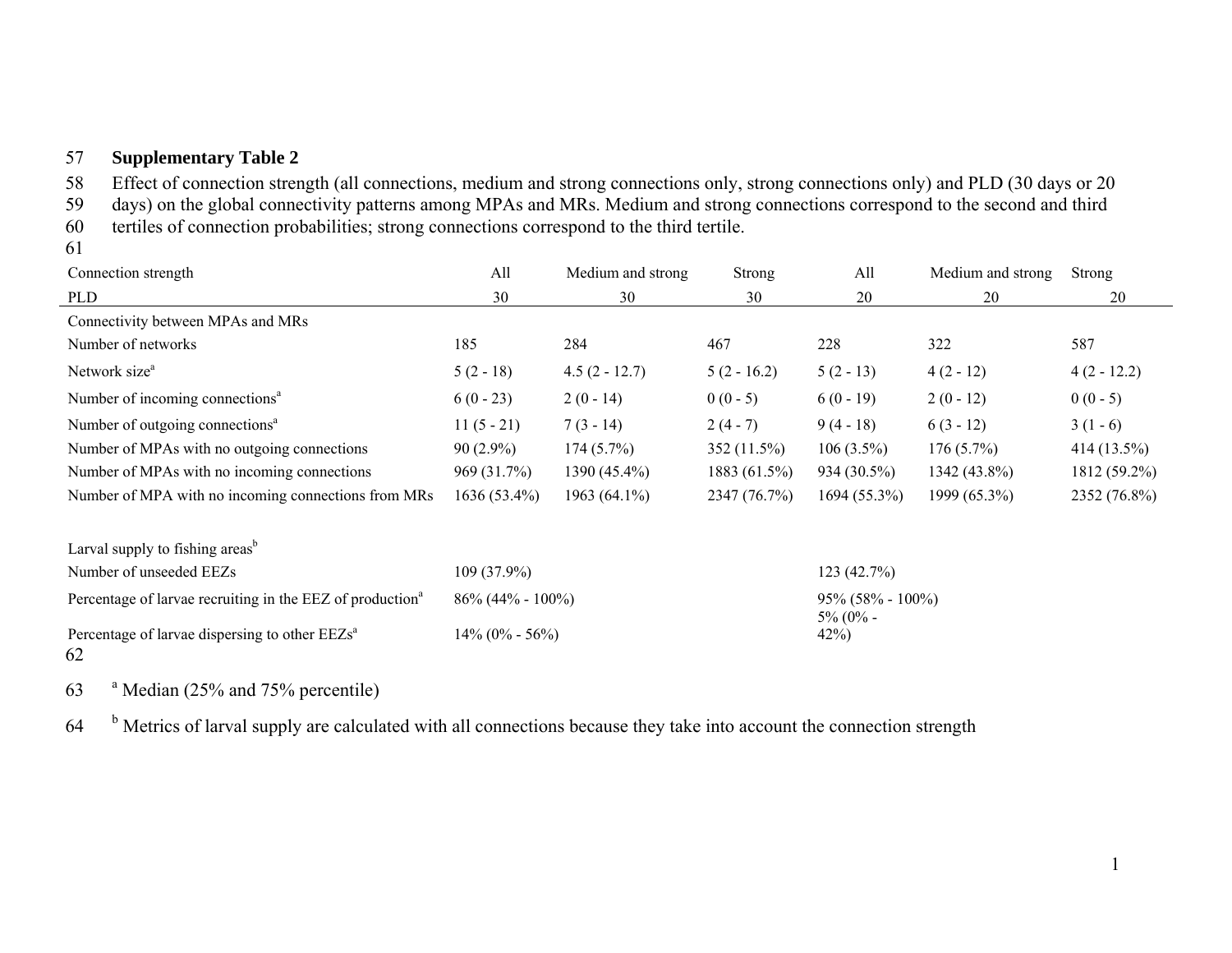66 Predictors of fish biomass per unit of area in the 117 MPAs studied by Edgar et al.

67 (2014). The last column lists the relative influence of each variable in a BRT analysis.<br>68 The first eight variables with the largest influence (in bold) are retained after a

- 68 The first eight variables with the largest influence (in bold) are retained after a simplification of the model and are used to predict fish biomass per unit of area
- simplification of the model and are used to predict fish biomass per unit of area for the
- 70 695 MRs of this study.
- 71

| Variable                                       | Unit                                | Relative influence |
|------------------------------------------------|-------------------------------------|--------------------|
| Mean photosynthetically active radiation       | Einstein $m^{-2}$ day <sup>-1</sup> | 29.5               |
| Sea surface temperature range                  | $\rm ^{\circ}C$                     | 14.2               |
| Mean chlorophyll A concentration               | $mg \, m^{-3}$                      | 11.1               |
| Population pressure                            | Index                               | 10.2               |
| Mean sea surface temperature                   | $\rm ^{\circ}C$                     | 9.9                |
| Mean nitrate concentration                     | $\mu$ mol/l                         | 8.2                |
| Mean silicate concentration                    | $\mu$ mol/l                         | 7.3                |
| Mean phosphate concentration                   | $\mu$ mol/l                         | 6.0                |
| Gross domestic product                         | US\$                                | 1.3                |
| Government effectiveness                       | Index                               | 1.3                |
| Control for corruption                         | Index                               | 0.8                |
| Oceanic island isolated from continental shelf | Yes/No                              | 0.2                |